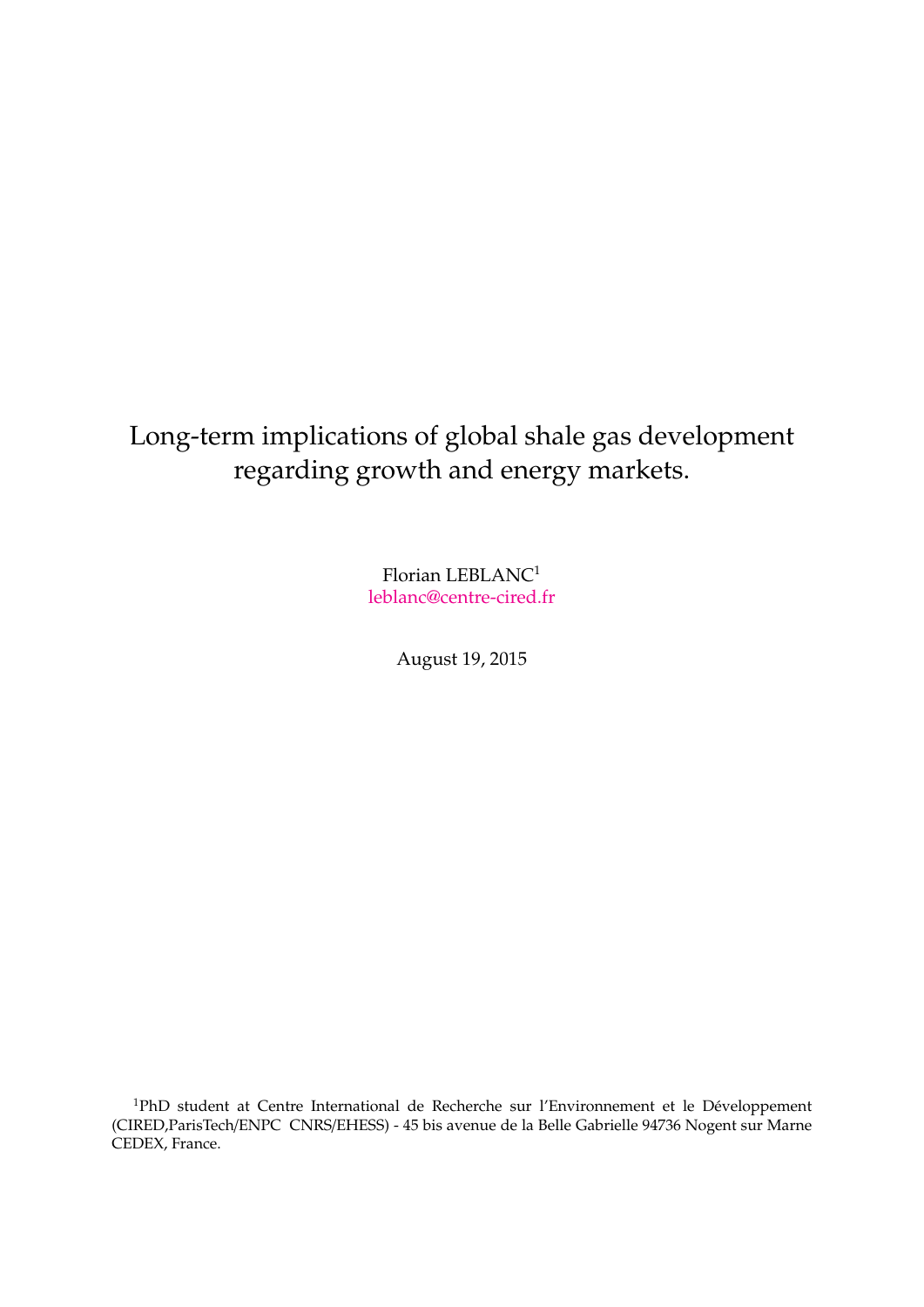## Introduction

The sudden start of shale gas production in the United States (U.S.) a decade ago is a piece of evidence of the uncertainty about the future availability of fossil fuel resources. Indeed the U.S. gas production was declining and the country was building regasification plants to secure liquefied natural gas (LNG) importations. Nobody were expected an unconventional resource like shale gas to become a new game changer in the U.S. energy mix, policy and strategy  $<sup>1</sup>$ .</sup> However, from 2005 to 2014, shale gas stopped the decline of U.S. production and raised it by nearly 30%, taking a share of 35% of total gas production. Even if the first basins set under production are already declining (like the Barnett shale) the start of drilling activity in new giant fields like the Marcellus still raises the overall shale gas output.

This sharp increase of unconventional gas production induced several significant macroeconomics impacts. First the U.S. natural well-head gas price decreased from 6.73\$/MBtu in 2006 to 3.73\$/MBtu in 2013 (U.S. Energy Information Administration, 2014). This drop disconnected the U.S. gas price from other gas market of the world, benefited the U.S. consumers and attracts many investment in gas intensive industries, such as in the petrochemical industry  $2$ becomming more competitive in the international market. The electricity market also benefited from a low gas price and 15% of coal-fired were directly substituted to gas-fired power plant (Energy Department, 2014a, fig. 15), which reduced U.S. greenhouse gas (GHG) emissions 3. This helped the electricity price for the industries which remained stable unlike the other part of the world, being now half of the European price (IEA, 2013, fig. 5.18) . Finally, shale gas activity contributed in 2010 for \$76 billion of the U.S. Growth Domestic Product (GDP) and the creation of 600000 jobs. Those figures are expected to reach respectively \$231 billion and 1.6 million by 2035 (IHS, 2011)  $^{4}$ .

Other regions of the world which are hypothetically rich in shale gas resources are looking to reproduce the U.S. shale gas success story, like Europe. Besides a relatively small european shale gas production at the moment, the U.S. production has already had several consequences on the European market. First, regarding gas markets, Qatar's LNG gas production capacities build under contract for the U.S. are now shipped partly to Europe, disturbing the European gas spot

 $1$ As en example, the International Energy Agency (IEA) published a special issue concerning unconventional gas resources only in 2009 in its World Energy Outlook (WEO) (IEA, 2009) and used the expression "a golden age of gas" in 2011 (IEA, 2011a, special report) (IEA, 2012a, special report) .

<sup>2</sup>According to the American Chemistry Council (ACC), \$71.7 billion of investment projects were planned in 2013 (American Chemistry Council, 2013).

<sup>&</sup>lt;sup>3</sup>This is without taking into account the ongoing controversy about methane fugitive emissions, which are proportional to the number of well drilled, this one being much larger in the case of shale gas extraction. For discussions on the subject and studies which are assessing the fugitive emissions related to shale gas activity, see Howarth (2014); Heath et al. (2014); Jackson et al. (2013); Osborn et al. (2011); Wigley (2011); Jenner and Lamadrid (2013).

<sup>4</sup>See (Kinnaman, 2011) for a review of studies on the economical impact of shale gas extraction.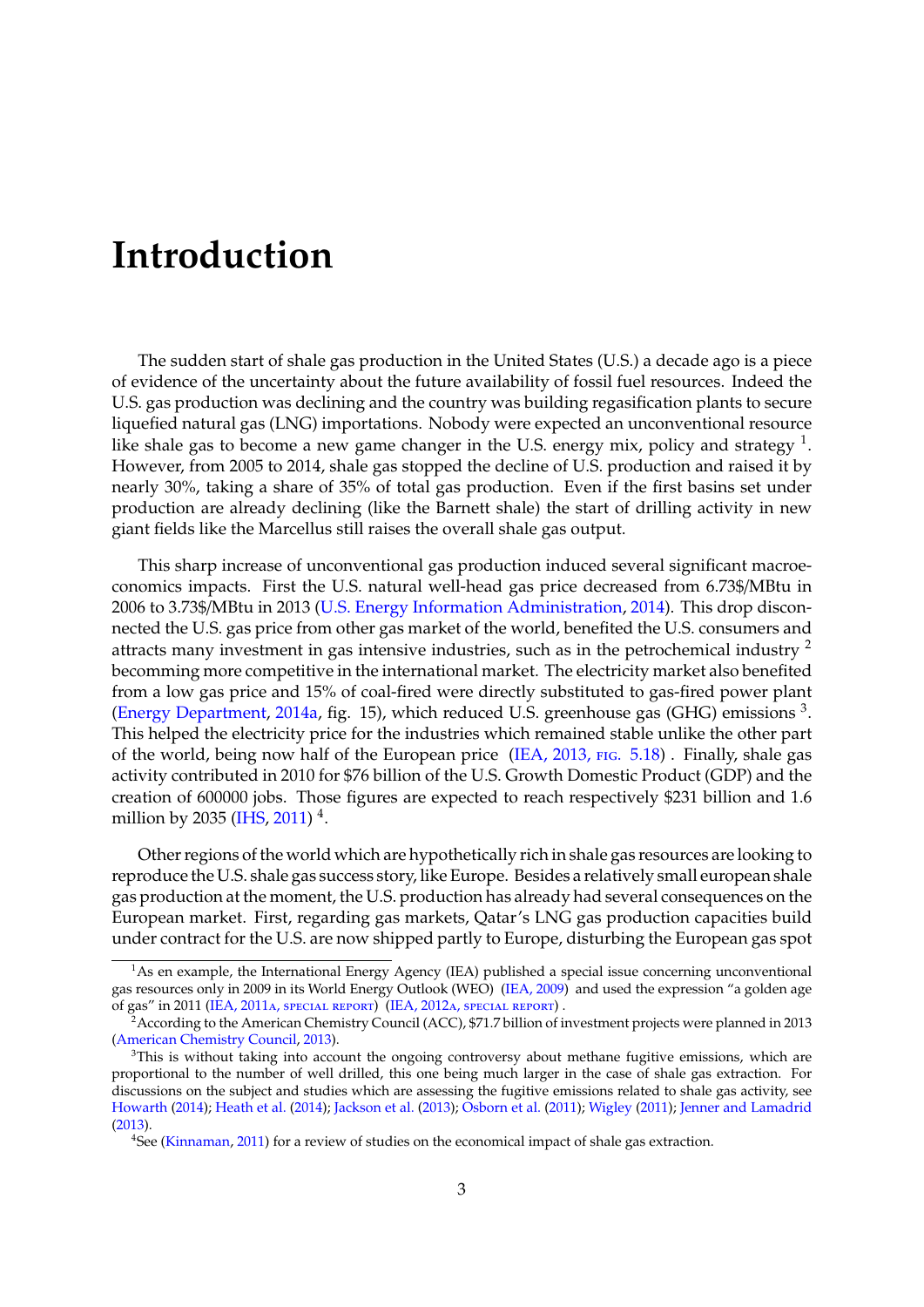price. Also, the European petrochemical industry suffers the U.S. increased competitiveness. Finally, cheap U.S. coal substituted by gas is shipped overseas, disturbing European energy policy choices (coal-fired plants are re-opened in Germany when the country build policy incentive towards renewables).

In this context, whether or not highly energy intensive economies should exploit shale gas resource is an issue that requires to be assessed in the long-run. In fact, if shale gas is abundant in Europe, the question of exploiting new fossil fuel resources should be taken in the context of an energy system transition regarding climate constraints. Fossil fuels will remain to be a significant part of the global energy mix (63% by 2035 for the low carbon scenario in the  $2013$  WEO<sup>5</sup>). Their availability to reduce short-term tensions on energy markets and favorise low-carbon futures is a controversial issue. Recent studies suggested that because of shale gas production, the U.S. energy transition objectives could be delayed(Energy Modeling Forum, 2013). Regarding fossil fuels and climate policies, gas is a key resource as it produces less GHG emissions per thermal units than fuel and coal. The worldwide availability of shale gas could then determine our ability to cope with constraints on emissions without affecting the economy deeply. Comparing the IEA prospective scenarios gives an idea about how hypothesis on shale gas availability shapes the vision of the future energy content of the economy 6.

This technical report disentangles the issues of the long-term implications of global shale gas development with a computable general equilibrium (CGE) model, by first modelling development of the shale gas production sector, and secondly looking-forward scenarios analysis within this modelling framework.

Features and stylized facts of the shale gas economic and dynamic of production are analysed and modelled together with the conventional gas production sector in section 1.2. The later constitutes then a single module embarked within the framework of IMACLIM-R, a model described in section 2, which provides an innovative framework to organize the dialogue between economics (to capture the general interdependences between sectors, issues and policy decisions), and engineering sciences (to capture the technical constraints and margins of freedom). It provides a multi-sectoral, dynamic modelling approach for thinking the link between growth and energy constraints given the limited availability of fossil resources and carbon mitigation policies.

We first in section 2.1 build contrasted scenarios concerning the start of shale gas production in other parts of the world and the U.S. strategy in term of gas LNG exportation. Section 2.2 analyses benefits of lower energy price in the U.S. economy, with a deeper study of the occuring structural change in section 2.4. Section 2.3 proposes to contrast those conlusions by looking at the role of shale gas within U.S. in transition to a low carbon pathway under a climate policy. We then look at the impact of changes within the U.S. economy on the global welfare through tensions created on global markets (Section 2.5). We finally take a look at energy markets, with the consequences for main gas producers facing U.S. as a new exporter (section 2.6), and secondly by the study of indirect impacts of Middle East oil and gas profits together (section 2.7).

<sup>5</sup> IEA, 2013 .

<sup>&</sup>lt;sup>6</sup>Based on the author's analysis, the differences in the 'new policy' scenarios in the three last WEOs in term of volume of gas produced in 2035 is strongly correlated to the considered amount of global shale gas resource (IEA, 2012b, 2011b, 2010)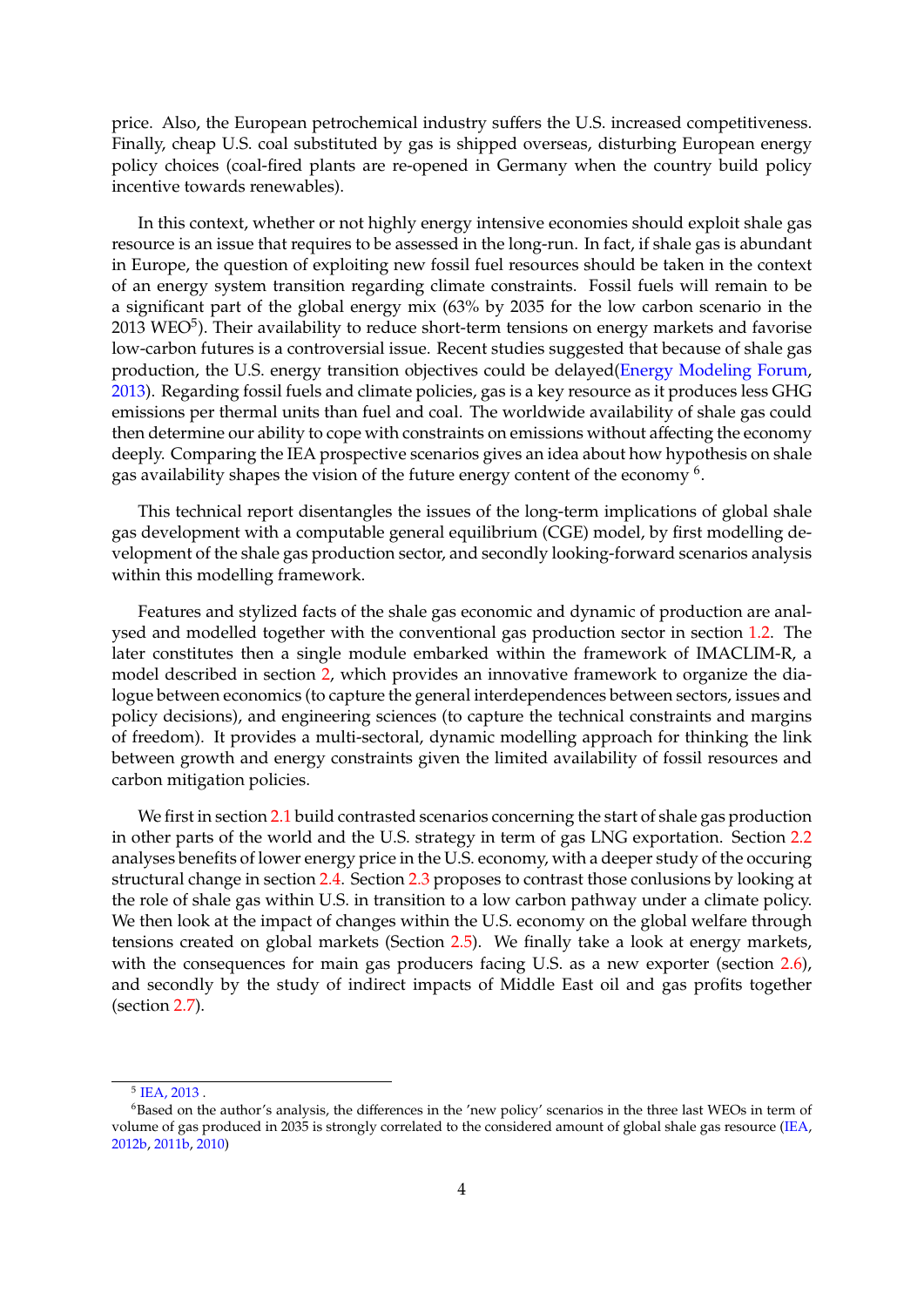## Bibliography

- American Chemistry Council (2013). Shale gas, competitiveness, and new US chemical industry investment : An analysis based on announced projects. Technical report, Economics & Statistics Department American Chemistry Council.
- Energy Department (2014). Annual energy outlook Early Release Overview. Energy Information Administration, [S.l.].
- Energy Modeling Forum (2013). Changing the game ? : emissions and market implications of new natural gas supplies. Technical Report Report 26, Volume 1, Stanford University.
- Heath, G. A., O'Donoughue, P., Arent, D. J., and Bazilian, M. (2014). Harmonization of initial estimates of shale gas life cycle greenhouse gas emissions for electric power generation. Proceedings of the National Academy of Sciences.
- Howarth, R. W. (2014). A bridge to nowhere: methane emissions and the greenhouse gas footprint of natural gas. Energy Science & Engineering, 2(2):47–60.
- IEA (2010). World energy outlook 2010. IEA, International Energy Agency : OECD, Paris.
- IEA (2011a). Are we entering a golden age of gas ? World energy outlook 2011 special report. IEA, International Energy Agency : OECD, Paris.
- IEA (2011b). World energy outlook 2011. IEA, International Energy Agency : OECD, Paris.
- IEA (2012a). Golden rules for a golden age of gas. World energy outlook 2012 special report. IEA, International Energy Agency : OECD, Paris.
- IEA (2012b). World energy outlook 2012. IEA, International Energy Agency : OECD, Paris.
- IHS (2011). The economic and employment contributions of shale gas in the united states. Technical report, IHS Global Insight, USA.
- Jackson, R. B., Vengosh, A., Darrah, T. H., Warner, N. R., Down, A., Poreda, R. J., Osborn, S. G., Zhao, K., and Karr, J. D. (2013). Increased stray gas abundance in a subset of drinking water wells near marcellus shale gas extraction. *Proceedings of the National Academy of Sciences*.
- Jenner, S. and Lamadrid, A. J. (2013). Shale gas vs. coal: Policy implications from environmental impact comparisons of shale gas, conventional gas, and coal on air, water, and land in the united states. Energy Policy, 53:442–453.
- Kinnaman, T. C. (2011). The economic impact of shale gas extraction: A review of existing studies. Ecological Economics, 70(7):1243–1249.